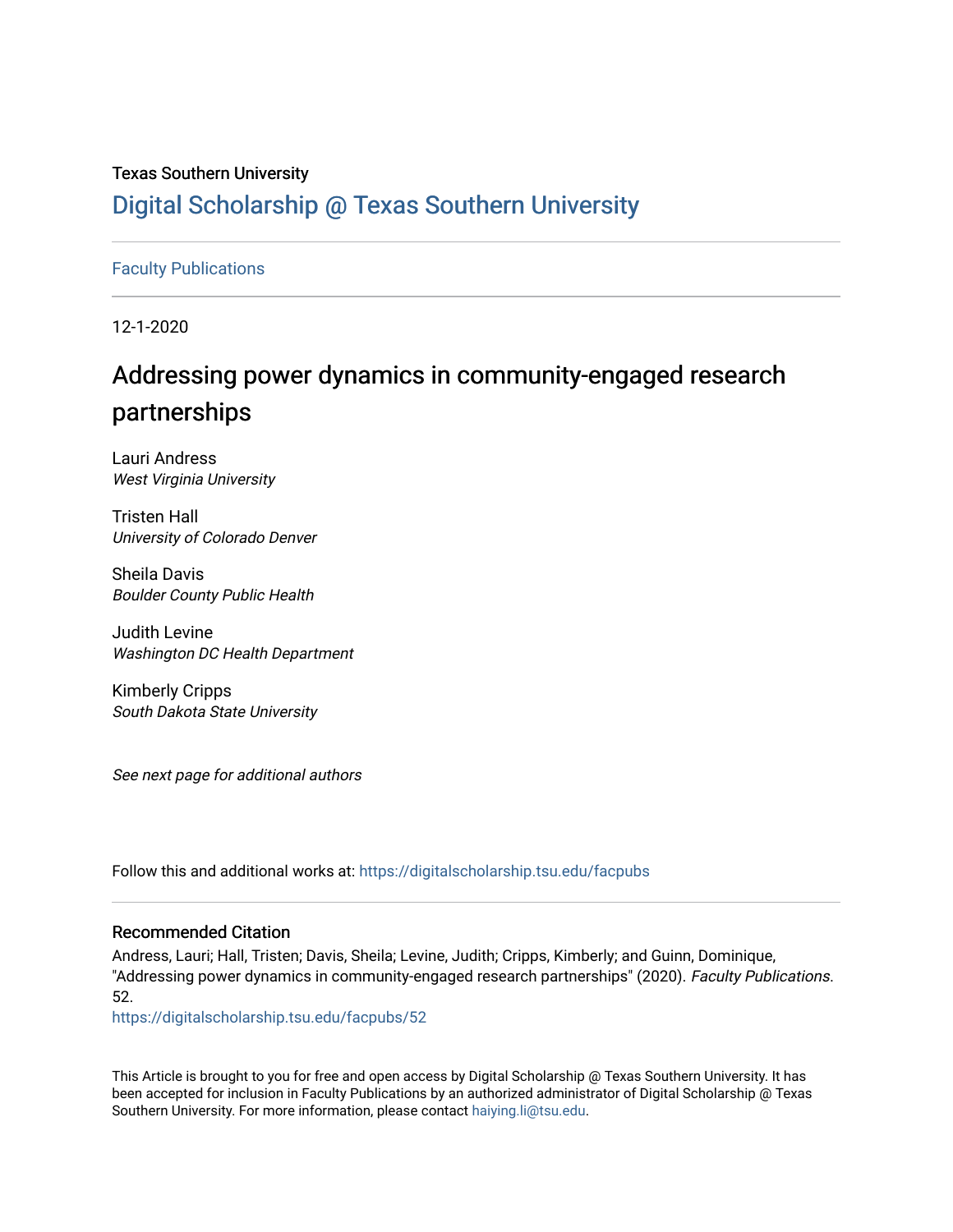## Authors

Lauri Andress, Tristen Hall, Sheila Davis, Judith Levine, Kimberly Cripps, and Dominique Guinn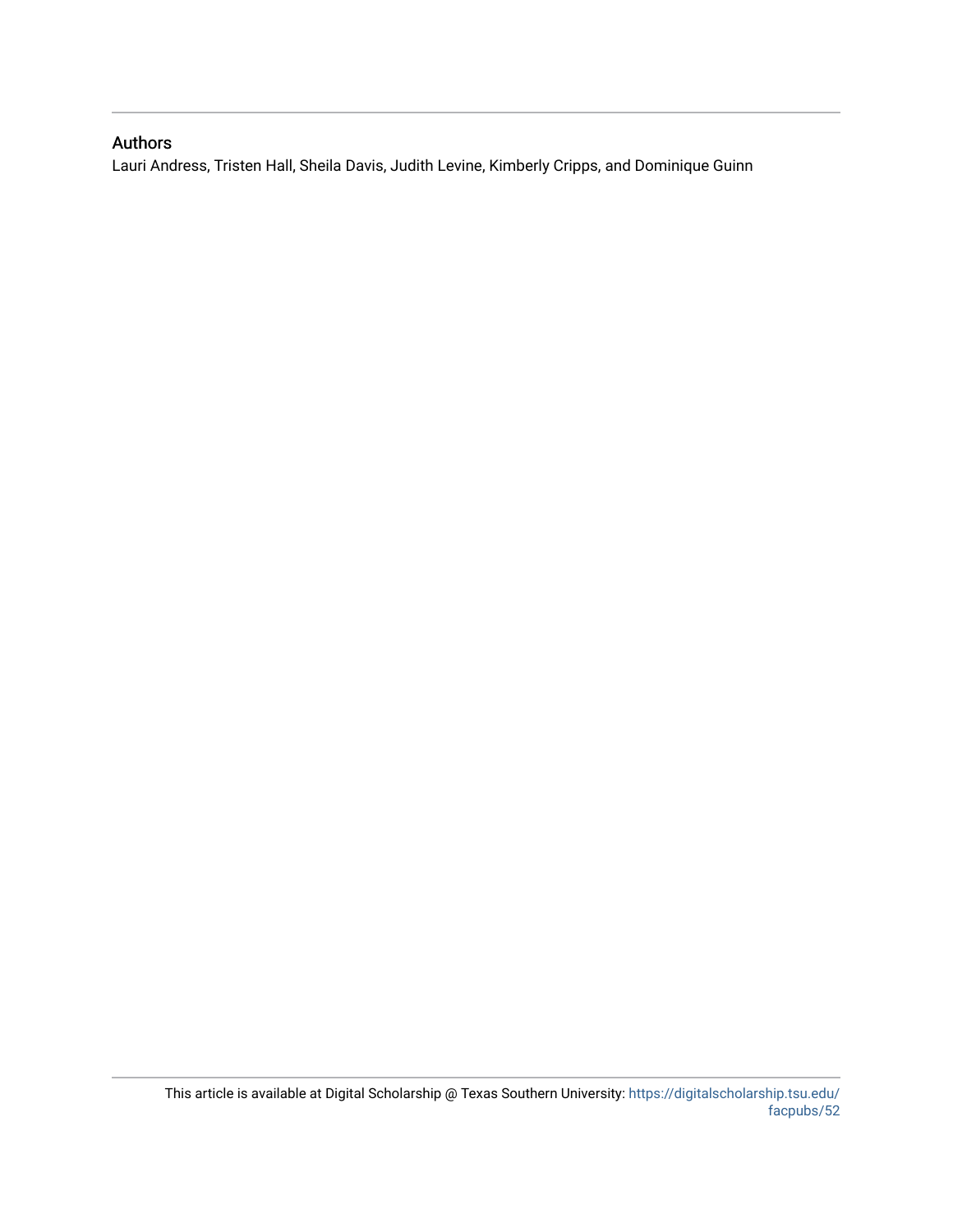## **RESEARCH CHE Open Access**

# Addressing power dynamics in communityengaged research partnerships



Lauri Andress<sup>1\*</sup>®, Tristen Hall<sup>2</sup>, Sheila Davis<sup>3</sup>, Judith Levine<sup>4</sup>, Kimberly Cripps<sup>5</sup> and Dominique Guinn<sup>6</sup>

### Abstract

**Background:** Successful community-engaged research depends on the quality of the collaborative partnerships between community -members and academic researchers and may take several forms depending on the purpose which dictates the degree to which power dynamics are handled within the collaborative arrangement.

Methods: To understand the power dynamics and related concepts within community-engaged research arrangements, a secondary analysis of an existing qualitative data set was undertaken. Two models of communityengaged research, a review of literature, and the applied experiences of researchers familiar with community engagement practices confirmed the power dynamics concepts used to carry out the analysis of the qualitative data set according to the principles of directed content analysis. This analysis yielded quotes on power dynamics and related issues. Tools to address the power dynamics exposed by the quotes were selected using the literature and lived experience of the researchers. Finally, to ensure trustworthiness, the selected quotes on power dynamics and the recommended tools were subjected to naturalistic treatment using peer debriefings and triangulation.

Results: Analysis of existing qualitative data made clear that community-engaged research between health practitioners and communities may take several forms depending on the purpose and dictate how power dynamics, including inequities, biases, discrimination, racism, rank and privilege, are handled within the collaborative arrangement. Three tools including implicit bias training, positionality, and structural competency may be used to address power dynamics and related concepts.

**Conclusion:** Analysis of the qualitative data set highlighted the power dynamics within different communityengaged research models and the tools that may be used to address inequitable power dynamics including implicit bias training, positionality, and structural competency.

Keywords: Community engagement, Equity, Social determinants of health, Community- based participatory research, Community-academic partnerships

#### Background

The importance of community engagement in academic research has gained in prominence and is recognized as an approach most likely to generate evidence that is trusted, meaningful, and useful to clinicians, patients, and their families when making health care decisions [[1](#page-8-0)–[4\]](#page-8-0). Successful community-engaged research depends on the quality of the collaborative partnerships between community -members and academic researchers and

SpringerOpen

<sup>1</sup> School of Public Health, West Virginia University, Morgantown, USA Full list of author information is available at the end of the article



As a foundation for this paper on power dynamics in community engaged research, we compared two models of community engaged research including community -based participatory research (CBPR) and communityacademic partnerships. While community-academic partnerships incorporate some aspects of CBPR, the form that these clinical research partnerships use to further their purpose, (i.e., translating research findings to physicians and patients) does not include all aspects of

© The Author(s). 2020 Open Access This article is licensed under a Creative Commons Attribution 4.0 International License, which permits use, sharing, adaptation, distribution and reproduction in any medium or format, as long as you give appropriate credit to the original author(s) and the source, provide a link to the Creative Commons licence, and indicate if changes were made. The images or other third party material in this article are included in the article's Creative Commons licence, unless indicated otherwise in a credit line to the material. If material is not included in the article's Creative Commons licence and your intended use is not permitted by statutory regulation or exceeds the permitted use, you will need to obtain permission directly from the copyright holder. To view a copy of this licence, visit <http://creativecommons.org/licenses/by/4.0/>.

<sup>\*</sup> Correspondence: [laandress@hsc.wvu.edu](mailto:laandress@hsc.wvu.edu) <sup>1</sup>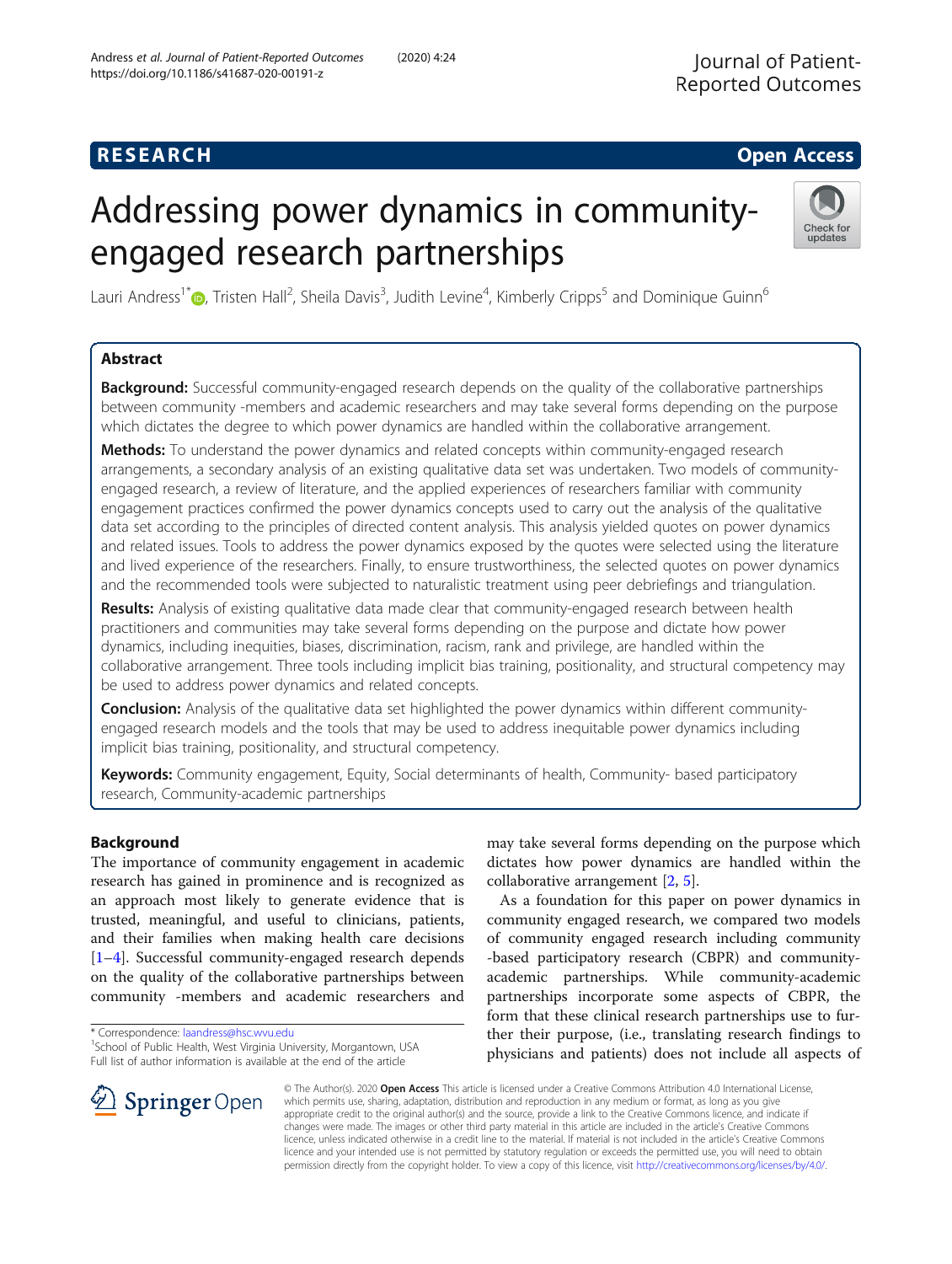CBPR [\[2](#page-8-0)]. To see how purpose and form dictate concepts of power within community engaged research, Table 1 analyzes similarities and differences in CBPR and community-academic research partnerships. First, in CBPR the purpose is thought to be improving population health in a way that is compatible with and dictated by the interest, needs, and concerns of the community [[6](#page-8-0)–[8\]](#page-9-0). In contrast, the function of community-engaged research partnerships is to establish an effective infrastructure for translation of research out into the community through uptake by practitioners providing the discovery to patients [\[1](#page-8-0)]. In other words, communityacademic partnerships conduct translational research with the aim of moving findings from "bench to bedside to curbside." [\[1](#page-8-0), [9](#page-9-0), [10](#page-9-0)].

Community-academic partnerships conceptualize the groups they want to reach as "patients". CBPR conceptualizes the groups of interest as "concerned citizens, community leaders, and community members" (Table 1) A key mechanism for community- academic partnerships is an agreed upon set of procedures between the health system and community that articulates why securing diverse, underrepresented patients is important [\[3](#page-8-0), [4](#page-8-0)].

In community-academic partnerships issues related to power are an end to a means. The negotiation of power dynamics in community academic-partnerships is addressed solely to ensure that the community is amenable to working with the health research enterprise whose interest is in having a diverse set of medical patients for research [[1](#page-8-0)–[3\]](#page-8-0). Comparably, in CBPR an important mechanism is the empowerment of the community for social change [[2,](#page-8-0) [6\]](#page-8-0). Power reflects how groups are included in the society in which they live which is vital to the material, psychosocial, and political empowerment that underpins social well-being and equitable health [[11\]](#page-9-0). Designated as social determinants of health (SDOH) that must be addressed to improve health inequities, power, and its alternative, powerlessness, are explicit psychosocial concepts in CBPR [\[7](#page-8-0), [12](#page-9-0)].

This paper uses two community -engaged models to conduct an analysis on power dynamics as expressed within an existing qualitative data set and proposes tools that may be used to address concepts associated with power dynamics in community engaged research.

#### **Methods**

#### Secondary analysis of existing data

Unless the analysis of data is conducted to answer the original proposed research questions or hypotheses and conducted by members of the research team that collected the data it is a considered secondary analyses of existing data [[13\]](#page-9-0). Originally the existing qualitative data set, made up of group interviews and collected from February to April 2018, was assembled for the purpose of identifying common facilitators and barriers to community-academic partnership sustainability. Secondary data analysis is deemed an efficient way to reexamine previously collected data to generate additional insight and new knowledge [\[14](#page-9-0)]. Ethical questions have been raised about the distance between secondary researchers and primary data when the researchers have little experience with the data collection process and groups that provide the data [\[14](#page-9-0)]. To avoid this issue of distance between the researcher and the data, this study included at least one researcher involved in the collection of the primary qualitative data (TH).

Of the recommended procedures for secondary analysis of existing data we followed steps that included: (1) development of a comprehensive understanding of the data set including the population and questions under study, and method used to collect the data; and (2) development of an analytic plan and the concepts to be considered [[13\]](#page-9-0).

Table 1 Characteristics of community-based participatory research versus community academic partnerships

|                                | Community-Based Participatory Research [6]                                                                                                                                                                                                    | Community Academic Partnerships [4]                                                                                                                                                             |
|--------------------------------|-----------------------------------------------------------------------------------------------------------------------------------------------------------------------------------------------------------------------------------------------|-------------------------------------------------------------------------------------------------------------------------------------------------------------------------------------------------|
| Purpose                        | Addressing structural, socio-economic, and racial/ethnic health inequities<br>through social change by forming collaborative partnerships with<br>communities so research reflects the priorities, identities and insights<br>of communities. | Establishing an effective infrastructure for translation of<br>scientific discoveries and health care<br>recommendations into the community via adoption<br>by practitioners for their patients |
| Power                          | A social determinant of health that if not addressed imperils the health<br>status of marginalized communities.                                                                                                                               | A key factor based on rank, social status and issues of<br>superiority between the researcher and the<br>community that may determine the success of the<br>engagement process.                 |
| Key<br>Mechanism<br>for Change | Empowerment or reduction of powerlessness                                                                                                                                                                                                     | Engaging community members to recruit minorities<br>into research projects                                                                                                                      |
| Primary<br><b>Target</b>       | Populations conceptualized as members of community-based<br>organizations, concerned citizens, leaders                                                                                                                                        | Populations conceptualized as diverse,<br>underrepresented patients                                                                                                                             |
| Policy<br><b>Implications</b>  | Social issues, non-medical determinants of health                                                                                                                                                                                             | Healthcare policy                                                                                                                                                                               |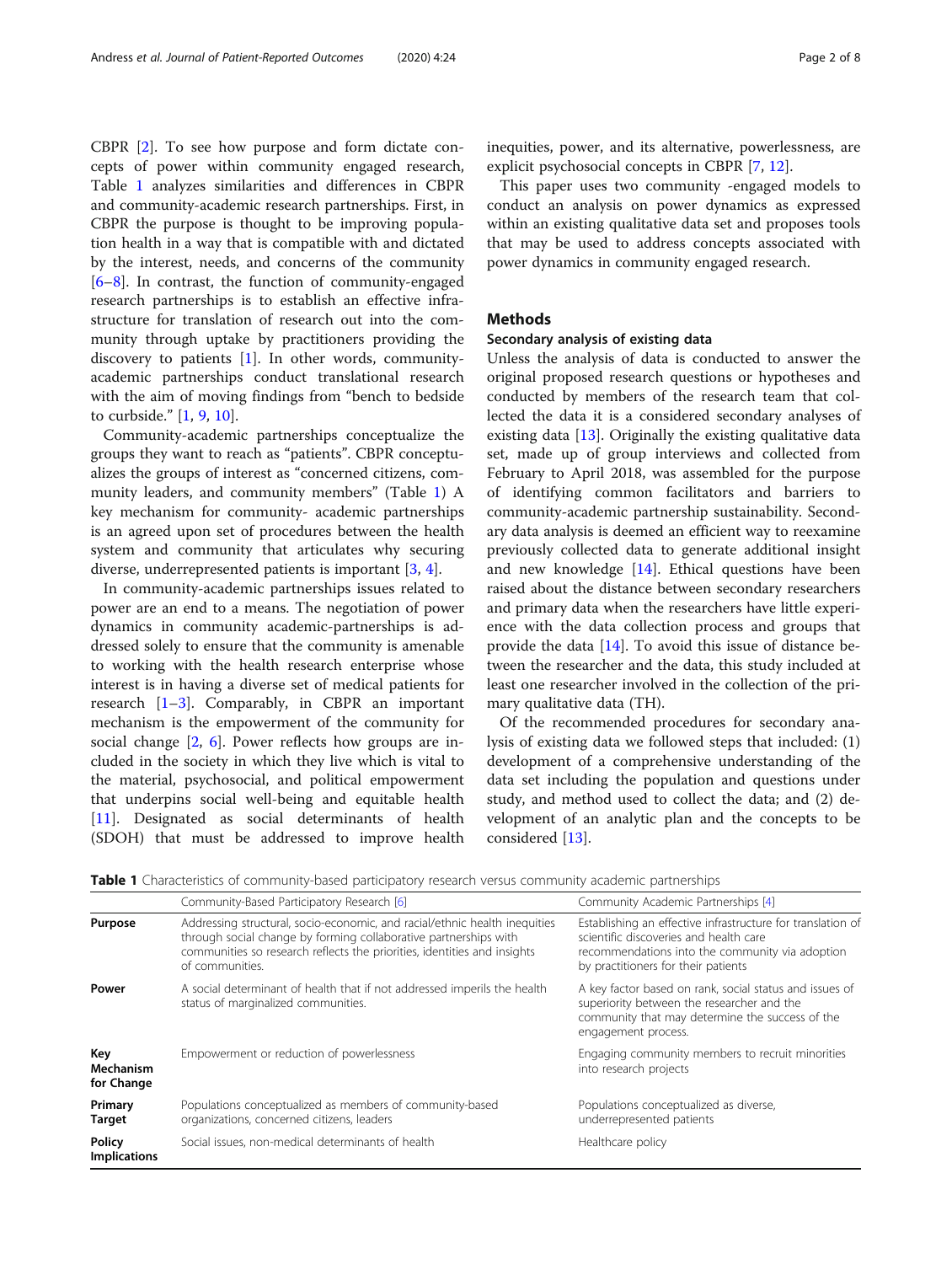#### Collection of existing data set

The collection of the existing data set occurred under a project funded from July 2017 to June 2019 by a Patient-Centered Outcomes Research Institute (PCORI) Engagement Award (Award # EAIN-6130) typically used to finance comparative effectiveness research that assesses clinical interventions in community-based settings [\[4](#page-8-0)]. Based on the purpose of the funding from PCORI, the qualitative data were originally collected for the purpose of identifying common facilitators and barriers to community-academic partnership sustainability.

Determined exempt from human subjects review by the Colorado Multiple Institutional Review Board (COMIRB Protocol 17–1478) the original study, in accordance with their guidelines, obtained verbal informed consent from all individual participants included in the study. The findings from the original study are being analyzed and a paper will be written and submitted for publication. Information on the original study and qualitative data set are available from the second researcher (TH) upon request.

Qualitative research is often used to expose and capture hidden experiences, voices, and views specified as key elements in theories on community engaged research and inequities in social position based on the nuanced, historical, cultural, and dynamic experiences of the groups that inhabit positions of low status and lack the power of being in the majority [[15](#page-9-0)–[18](#page-9-0)].

Purposeful, maximum variation sampling was used starting in December 2017 to January 2018 to target and recruit community and academic representatives from which the original qualitative data were generated [\[19](#page-9-0)]. To ensure heterogeneous participants, obtain a wide breadth of perspectives on the topic of sustainability, and prevent discussions from being dominated by any one perspective, the original set of participants were recruited from across the US, paying particular attention to avoid overrepresentation from university-affiliated stakeholders versus community representatives [\[19](#page-9-0)]. Community research liaisons from various public health and medical institutions recruited participants with community-engaged experience via telephone, email, and flyers distributed across multiple email listservs to reach a nationwide network of health practitioners and professionals. In the end 29 participants with clinical, research, and applied experiences in community -engaged research from across the U.S. made up the group in the primary study where 59% had no university affiliation, 38% identified as a patient or community stakeholder; and 76% had more than 15 years of experience in community engagement. See Table 2 for full demographic characteristics of original study participants.

The twenty-nine-participants were organized into nine separate group interviews conducted by the researchers

| Table 2 Demographics of participants from original study |  |  |  |
|----------------------------------------------------------|--|--|--|
|----------------------------------------------------------|--|--|--|

| ╯<br>л.                            |                           |
|------------------------------------|---------------------------|
|                                    | Total $(N = 29)$ n $(\%)$ |
| Sector                             |                           |
| Academic, research or project lead | 18 (62%)                  |
| Patient, community or stakeholder  | 11 (38%)                  |
| University Affiliation             |                           |
| Yes                                | 12 (41%)                  |
| <b>No</b>                          | 17 (59%)                  |
| Years of Experience                |                           |
| Less than 5 years                  | 4 (14%)                   |
| 5 to 15 years                      | 3(10%)                    |
| More than 15 years                 | 22 (76%)                  |
| Region                             |                           |
| Midwest                            | 3 (10%)                   |
| West                               | 10 (34%)                  |
| South                              | 7(24%)                    |
| Northeast                          | 9 (31%)                   |
| Gender                             |                           |
| Female                             | 17 (59%)                  |
| Male                               | 12 (41%)                  |
| Race/Ethnicity                     |                           |
| White                              | 11 (38%)                  |
| Hispanic/Latino/a                  | 7 (24%)                   |
| African American                   | 6 (21%)                   |

from the original project. Each of these 60- to 80-min sessions, comprised of two to five participants, convened using Zoom web-based video conferencing. Participants discussed their experiences related to sustainable or unsustainable community-academic partnerships in response to the following discussion prompt: "Focus on your most or least sustainable partnership. What was the partnership's topic or focus? How did partnership members come together? What was your role in the partnership? In what way(s) was this partnership sustainable or unsustainable?" At the close of these sessions each member of the of the interview groups received a \$100 Visa gift card. Group discussions were recorded and professionally transcribed verbatim. ATLAS.ti software (Version 8.3, ATLAS.ti Scientific Software Development, GmbH, 2018) was used to identify themes related to sustainability of community-engaged research partnerships.

#### Execution of analysis of existing qualitative data

The data set used in this study consisted of nine group interviews on facilitators and barriers to sustainable community-academic partnerships. The principles of directed content analysis were used in this analysis which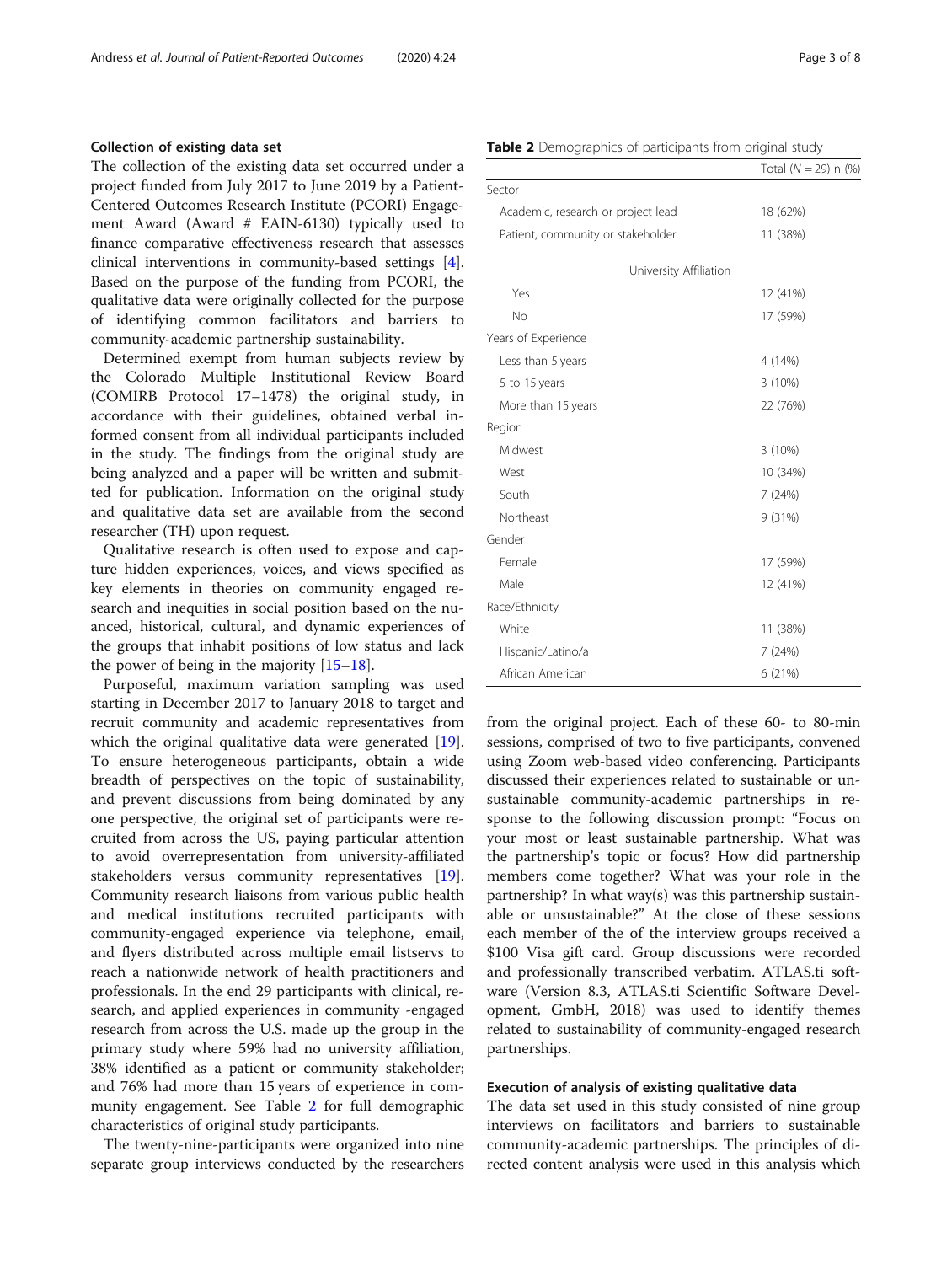is appropriate if a concept or theory could benefit from further description leading to validation or an extension of that theoretical framework [[20,](#page-9-0) [21\]](#page-9-0). While the original study used the transcribed group interviews to examine sustainable community-academic partnerships, in the case of this analysis, we were looking for evidence of concepts, issues, and ideas related to power dynamics in community -engaged research.

A set of codes to use in analyzing the qualitative data set was developed based on the applied experiences of the researchers (LA, TH, JL. KC, DG). Additionally, assembled during the first research project, a body of literature on CBPR and community-academic partnerships also helped to inform the development of the codes. From these resources, the researchers agreed that relevant concepts on power dynamics in communityengaged research included: stereotyping, rank, privilege, stigmatization, institutional racism, power, powerlessness, and bias [[6](#page-8-0), [7,](#page-8-0) [12,](#page-9-0) [22,](#page-9-0) [23\]](#page-9-0). Any new concepts that a researcher found were added to the list of codes.

The data set of group interviews was available in two forms. The first study generated verbatim transcripts along with versions of the transcripts loaded into qualitative data analysis software, ATLAS.ti (Version 8.3, ATLAS.ti Scientific Software Development, GmbH, 2018). The codes were applied to each form of the data set to identify quotes that related to power dynamics in community engaged research. The Atlas ti software form of the data were coded by TH. In comparison, LA reviewed and coded the verbatim transcripts. Transcripts were broken down into quote segments that were as small as possible while still remaining meaningful [[24](#page-9-0), [25\]](#page-9-0). To ensure trustworthiness, two researchers (LA and TH) compared the analysis of the two different forms of the qualitative data. Differences in coding and selected quotes were discussed and resolved between LA and TH.

#### Selection of tools to address power dynamics in community-engaged research

Tools to address the power dynamics exposed by the quotes from the analysis of the existing qualitative data were chosen based on the concepts that came from the research and lived experience of the researchers (LA, SD, JL, KC, DG). Each researcher having worked at the community level for over 30 years in public health or healthcare as a practitioner, researcher or stakeholder suggested a tool that they had encountered in their work. The group came to an agreement on the tools to use after six, one-hour, Zoom based discussions. Researchers most familiar with a tool agreed to prepare a background memo of 2–3 pages (LA, SD, JL) including an example of how the tool was applied by the researcher, key ideas from the literature, and best practices on uses of the tool.

#### Validating the analysis of the existing data

To ensure trustworthiness of the selected quotes on power dynamics and the recommended tools we subjected the findings to naturalistic treatment using peer debriefings and triangulation [[26](#page-9-0)–[28](#page-9-0)]. The researchers used a variety of data resources including the development of background memos compiled from a review of community engaged research, analysis of the existing qualitative data set, and their lived experiences. All these findings were then exposed to inquiries where the researchers reviewed each other's background memos, raised questions and met via Zoom conferencing to discuss and resolve issues.

#### Results

The centrality of power dynamics to the success of community-engaged research was made clear by the quoted insights from the analysis of the qualitative data. Table [3](#page-6-0) presents key quotes on power dynamics and related concepts along with three tools to help address power dynamics and achieve greater equity within collaborative engagements.

#### Implicit bias training

Racism embedded within the thoughts and behaviors of people over centuries translates into systems and institutions that exude individual level racism all the way to structural racism [[29\]](#page-9-0). Some recognition and understanding of how social factors like racism might drive poor health physiologically and through limitations on resources and opportunities, has caused public health and medical practitioners to consider how their actions, routine practices, and the system in which they operate should incorporate pedagogy on structural racism and population health outcomes into medical training and practices [[29](#page-9-0)–[31](#page-9-0)].

Bias may emanate in community engagement from both ends of the community-researcher partnership based on preconceived notions and stereotyping. In Table [3](#page-6-0) the statement used as an example for implicit bias training demonstrates the need for an effort to engage at a level that explores motivations, values, and mental frames that tend to automatically shape our reactions in a way that leads to racism and unintended stereotyping. Research suggests that provider bias plays a role in health disparities [\[32](#page-9-0), [33](#page-9-0)]. Moreover, one does not have to be racist to be biased according to the science of implicit cognition which suggests that actors do not always have control over the processes of judgment, impression formation, and social perceptions [\[34\]](#page-9-0).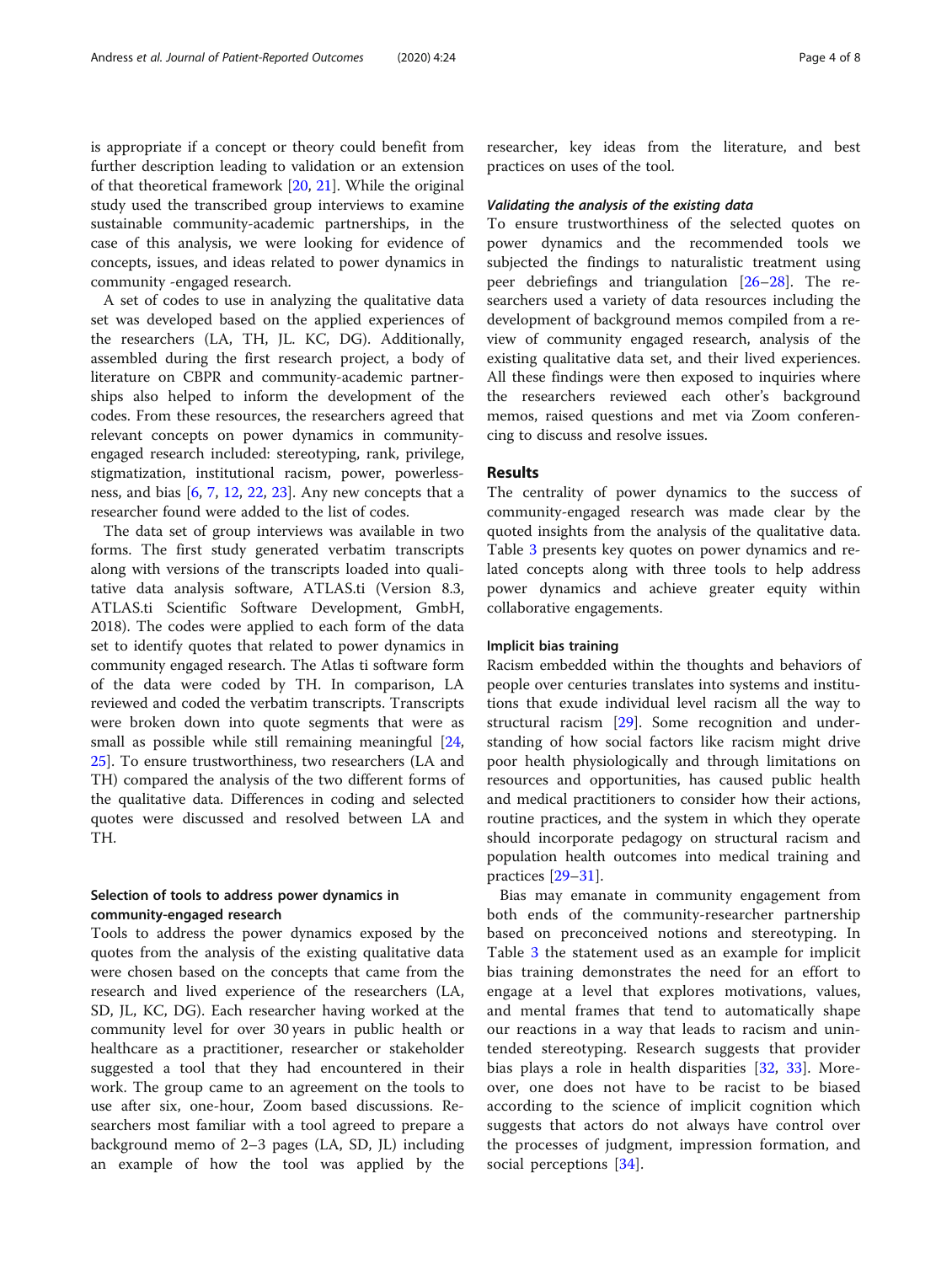<span id="page-6-0"></span>

| Selected quotes on power                                                                                                                                                                                                                                                                                                                                                                                                                                                                                                                                                                                                                                                                                                                                                                                                                                                          | Suggested tools                                                                                                                                                                                                                                                                |
|-----------------------------------------------------------------------------------------------------------------------------------------------------------------------------------------------------------------------------------------------------------------------------------------------------------------------------------------------------------------------------------------------------------------------------------------------------------------------------------------------------------------------------------------------------------------------------------------------------------------------------------------------------------------------------------------------------------------------------------------------------------------------------------------------------------------------------------------------------------------------------------|--------------------------------------------------------------------------------------------------------------------------------------------------------------------------------------------------------------------------------------------------------------------------------|
| "We asked some really deep questions, and so we got to know each other.<br>We built friendships We all had different backgrounds, and we all<br>represented different parts of the community. So usually these people that<br>came together we would not-our lives would not have intersected<br>anywhere other than here So, I think that's a part of the sustainability is<br>having people that understand each other at a like real inside part of your<br>soul kinda level."<br>-Patient, stakeholder, or community member from western US                                                                                                                                                                                                                                                                                                                                   | Implicit Bias Training is an effort to identify unconscious judgments<br>based on ingrained stereotypes.                                                                                                                                                                       |
| "What has helped us in regard to continuing [a] relationship is some critical<br>awareness of the forces that are making things hard for people. Concepts of<br>shared social justice there is a broader picture when you're interacting<br>with populations who have been on the social exclusion historical<br>experience, you need to include, and respect, and instill that it's a systemic<br>challenge that we face together, and that we want to change and not just<br>some sort of Band-Aid."<br>-Academic/researcher from southern US                                                                                                                                                                                                                                                                                                                                   | Structural Competency is recognition and understanding of systemic,<br>institutional, and policy related barriers that cause social and health<br>inequities.                                                                                                                  |
| "The reason that we chose the researchers to work with that we did we<br>actually interviewed a whole bunch One of them came in and I had a<br>conversation with her, and I said how do you feel about partnering, and she<br>said, 'No.' [Laughs] I said, 'No?! Well, why? What is that?' And she said,<br>'Because I know nothing about American Indians. Nothing, and I really feel<br>like you've got to know something about this population. I just—I have<br>nothing to offer.' And I said, 'We'll take you. Because we know nothing about<br>research, and we're coming in at the same place in some ways, and we'll<br>listen to every word you say, and you'll listen to every word we say. You're<br>not coming in with preconceived notions, and we'll have this co-learning<br>going on all the time."<br>-Patient, stakeholder, or community member from western US | Positionality is awareness of and an ongoing, internal dialogue by the<br>researcher that examines their role in the production of knowledge and<br>research based on a position of social status conferred on them by<br>heritage, training, institution, gender and/or race. |

Referred to as implicit bias, research in healthcare settings demonstrates that unconscious bias is negatively correlated with patient satisfaction and provider trust [[32,](#page-9-0) [33](#page-9-0)]. In the case of collaborative engagement arrangements where rank and social status exist between the academic and community partners, the presence of implicit bias may undermine efforts to establish trust, communication, and equitable power. One strategy to address implicit bias is to recognize one's own implicit biases. Researchers have designed an instrument, the Implicit Association Test, to measure implicit bias [\[35](#page-9-0)]. However, as a standalone strategy, awareness of implicit bias does not translate into overcoming implicit bias.

Two evidence-based practices that hold promise for overcoming implicit racial bias focus on increasing awareness and improving communication. The first intervention is based on the premise that implicit bias is like a habit that can be broken through a combination of awareness of implicit bias, concern about discrimination, and the application of strategies to reduce bias [\[36](#page-9-0)]. A second intervention for overcoming implicit racial bias in healthcare targets provider communication behaviors which has been shown to improve patient communication behaviors which hold the promise of reducing provider implicit bias and improving health outcomes [\[37](#page-9-0), [38](#page-9-0)].

#### Structural competency

Today, in the twenty-first century in the wake of the SDOH, it is no longer advisable for a practitioner to solely rely only on an understanding of a patient's culture [\[39](#page-9-0)]. While cultural competency situates individual level symptoms on the bodies of marginalized groups, structural competency extends the diagnosis of individual health to populations and the contributions of institutions, systems, policies, and markets in shaping the health of those groups [[40](#page-9-0)–[42](#page-9-0)]. The statement in Table 3 recognizes a CBPR-like idea which is the structural barriers versus individual level issues that shape population health by controlling access to resources and opportunities for groups based on social status over a historical period of time. Referred to as "structural competency" this concept involves the recognition of structural and systemic imbalances associated with a place as risk factors that contravene the production of health and individual clinical interventions [\[39](#page-9-0)–[41\]](#page-9-0). .Structural competency tackles power dynamics by drawing attention during a patient-physician encounter to the historical power imbalances between groups resulting in health and social inequalities. In other research to be structurally competent, researchers need an understanding of and knowledge about eight domains explained by the following assessment criteria [\[39](#page-9-0)].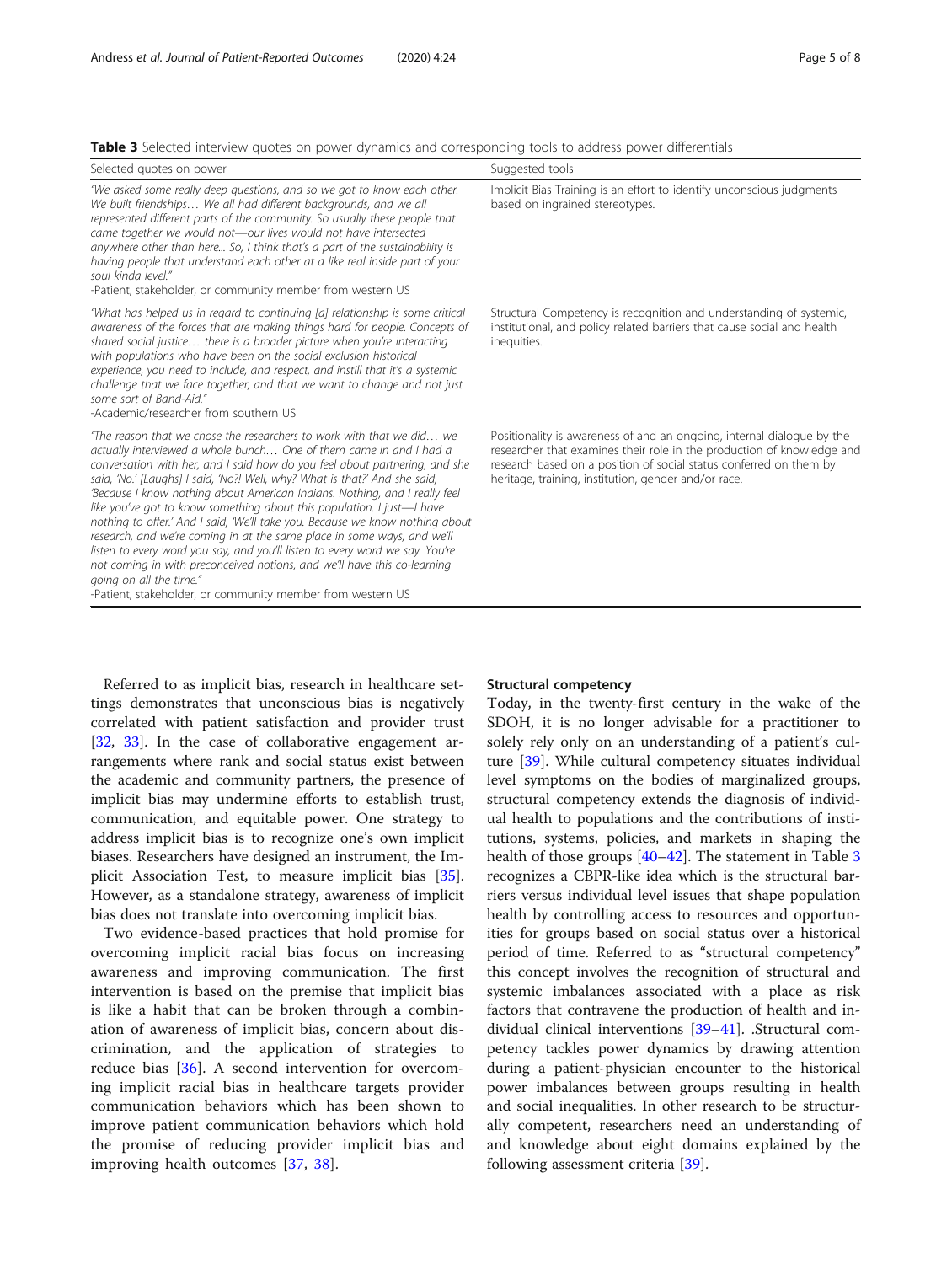- Financial security: resources to live comfortably
- Residence: a safe, clean, private, quiet, stable place to sleep and store possessions
- Risk environments: places to feel safe and healthy
- Food access: adequate nutrition and access to healthy food
- Social network: friends, family, or other people who help
- Legal status: legal problems
- Education: reading skills, language, and level of education
- Discrimination: self-reflection on reactions based on a stigma, biases, or negative moral judgments

Observations using a modified structural competency framework with nine domains, and four levels of proficiency was used for the analysis of a CBPR project to determine the degree to which a group of medical students exhibited an understanding of how power imbalances in institutions, systems, policies, and markets of a place shaped the health of their patients [[43\]](#page-9-0). In this instance, the use of the structural competency framework to analyze the CBPR project revealed how the medical students came to an understanding of their (in)ability to see their patients only when they could experience and connect the health outcomes they saw in clinics with the place where the lives of their patients intersected with historical power dynamics that set up and maintained structural barriers.

#### Positionality

The last statement used in Table [3](#page-6-0) as an example for positionality is a positive demonstration of an exchange between the researcher and the researched community members where they both admit to power- related characteristics that could undermine the collaborative partnership if these characteristics are not recognized and explored. Because of the academic researchers role in the health system and ability to produce knowledge, CBPR imposes on the researcher a duty to recognize the power and privileges conferred upon them as trained professionals [\[12,](#page-9-0) [23\]](#page-9-0). These roles and the explicit acknowledgement of partiality and how knowledge is traditionally reproduced to confer privilege are referred to as positionality [[44\]](#page-9-0). The notion of positionality, used in CBPR, dictates that the professional become aware of and transparent about their background and training which bestows upon them dominance, power, and superiority [\[12](#page-9-0)]. Developing positionality may include exercises in self-awareness and critical reflectivity or bidirectional discussions between researchers and community members where narratives are used to reveal and question the role of the researcher, the researched, and the research context and how these identities impact the ability to co-create effective research with community partners who have historical and present-day issues with power imbalances [\[12](#page-9-0), [23,](#page-9-0) [45\]](#page-9-0).

#### **Discussion**

Community-engaged research partnerships open the door for communities to be authentically involved in health research. These partnerships subsequently highlight the intrinsic power dynamics that exist when academic researchers representing centers of power, privilege, and status engage with communities that have been shaped by a history of structural, socio-economic, and racial/ethnic inequities.

To acquire a better understanding of power dynamics and related concepts in community-engaged research we began with a comparison of two forms of communityengaged research including CBPR and communityacademic partnerships. While community-academic partnerships incorporate some aspects of CBPR, the form that these clinical research partnerships use to further their purpose, (i.e., translating research findings to physicians and patients) does not include all aspects of CBPR [\[2](#page-8-0)]. In the comparison of the two community engaged models, we learned that the CBPR model was more likely to confront the power dynamics of a collaborative partnership in comparison to a community academic partnership.

Instead of addressing issues with power only if they arise, CBPR views power as a social determinant of health (SDOH) that must be distributed equitably across groups of different social status [[6](#page-8-0), [12](#page-9-0), [22,](#page-9-0) [23\]](#page-9-0). In comparison to CBPR, we observed that communityacademic partnerships view power dynamics as a concept to be addressed only if the differences in rank, privilege, and power become issues for the community [[2](#page-8-0)–[4\]](#page-8-0). In either model, CBPR or community-academic partnerships, trained health professionals could benefit from using a set of tools that seek to decrease the power differentials between groups by examining power dynamics and other concepts like historical and ongoing institutionalization of structural barriers to equity and power.

The quotes from the existing qualitative data set demonstrated that power dynamics were more equitable when researchers and community members adopted some of the CBPR principles such as revealing and discussing their history and arrangements that established differences in social privilege and rank. As one participant said, "We asked some really deep questions, and so we got to know each other. …We all had different backgrounds, and we all represented different parts of the community" (P, western U.S.). Other quotes in Table [3](#page-6-0) reflect CBPR ideals such as the need to understand the history of a community, the population, and the context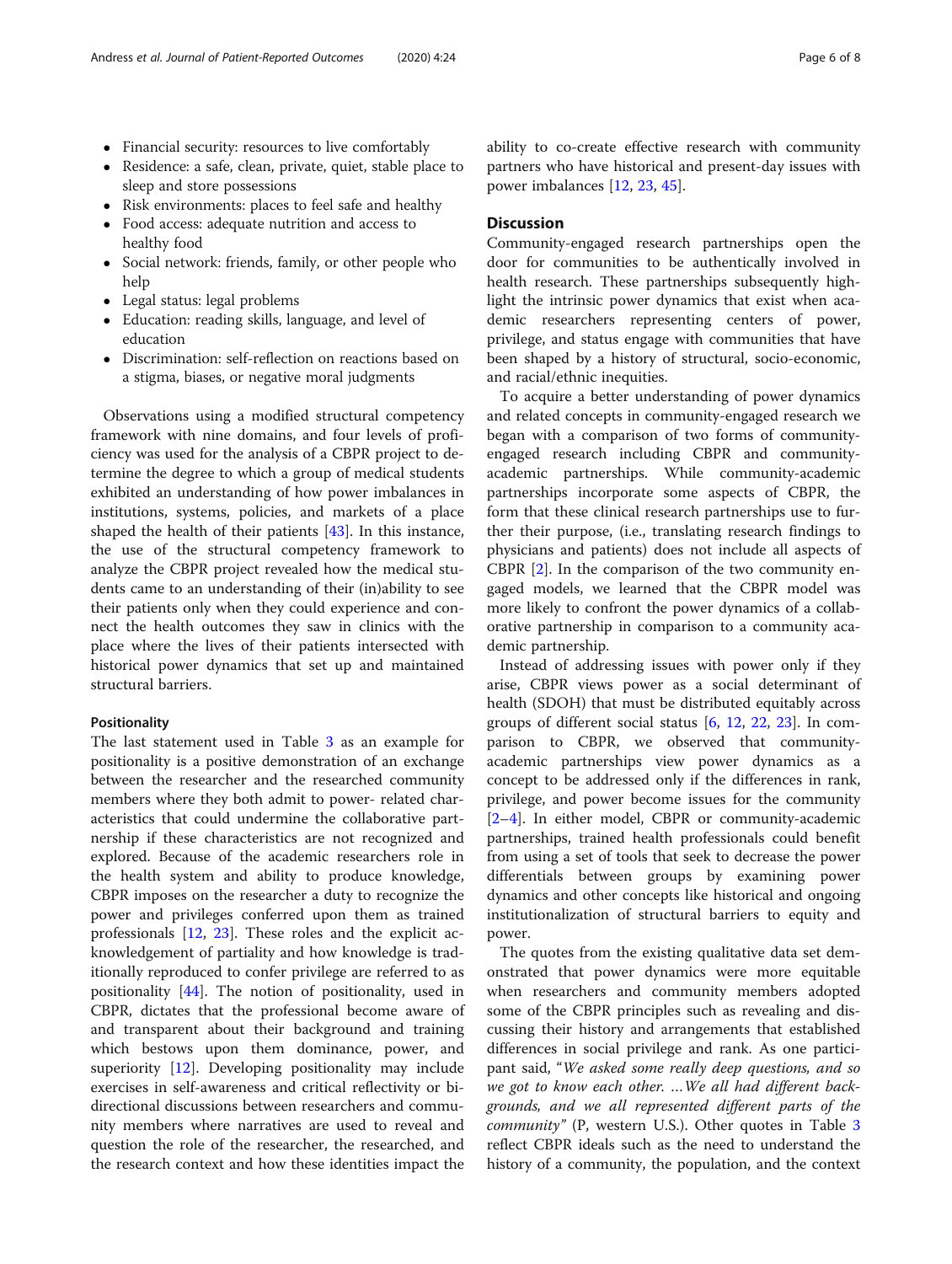<span id="page-8-0"></span>that has shaped the lives of that group. The tools presented, implicit bias training, structural competency, and positionality, aim to recognize and address power dynamics inherent in community-engaged research based on understanding differences in social status between the researcher and the researched.

#### Limitations

These findings represent the analysis of an existing data set that had a limited number of participants. The extent of generalizability of the findings is unclear. Effectiveness of the identified tools to address power dynamics was not systematically studied but was instead based on the researcher's experiences and the literature reviewed. It is possible that some other more effective tools may have been overlooked. However, the researchers involved in this study each had over 30 years of community engaged experience. We feel fairly certain that we selected effective, well known tools to address power dynamics. Recollection of community-engaged partnership experiences may have introduced recall bias to the identified themes and tools. However, this project's focus on collecting both CBPR and community-academic partnership experiences helps reduce the chances that this recall bias distorts our findings.

#### Conclusion

Community-engaged research may take several forms depending on the purpose which dictates the degree to which power dynamics are handled within the collaborative arrangement between community -members and academic researchers. Sociologically the achievement of equitable power dynamics is challenging between health researchers and populations where there are issues of rank, social status and privilege. Further, the function and formation of arrangements as either communityacademic partnerships or CBPR also determine the degree to which power differentials are addressed. The present study revealed how power dynamics appear in response to different models of community-engaged research. This study highlighted CBPR as a form of community-engaged research most likely to address issues of power in community-based collaborations. Further, based up the analysis of the qualitative data set, study results indicate that community-engaged collaborations should consider incorporating principles from CBPR that that acknowledge power dynamics when academic researchers representing centers of power, privilege, and status engage with communities that have been shaped by a history of structural, socio-economic, and racial/ethnic inequities. Finally, incorporation of tools such as implicit bias training, structural competency, and positionality may be utilized to address issues with power in community engaged partnerships.

#### Abbreviations

CBPR: Community-based participatory research; PCORI: Patient-Centered Outcomes Research Institute; SDOH: Social determinants of health

#### Acknowledgements

A great deal of thanks goes to the following individuals for contributions to support the data collection and editing of the paper, and management of the research process.

Charlene Barrientos Ortiz, University of Colorado, Colorado School of Public Health.

Paige Castro-Reyes, Community-Campus Partnerships for Health, and Kevin Werner, Trailhead Institute.

#### Authors' contributions

All authors have agreed both to be personally accountable for the author's own contributions and to ensure that questions related to the accuracy or integrity of any part of the work, even ones in which the author was not personally involved, are appropriately investigated, resolved, and the resolution documented in the literature. Finally, all authors have read and approved the final manuscript.

#### Funding

This work was funded from a Patient-Centered Outcomes Research Institute (PCORI) Engagement Award (Award # EAIN-6130). The funding agency played no role in the design of the study and collection, analysis, and interpretation of data nor in writing the manuscript.

#### Availability of data and materials

The datasets used and/or analyzed during the current study are available from the corresponding author on reasonable request.

#### Ethics approval and consent to participate

This work was determined exempt from human subjects review by the Colorado Multiple Institutional Review Board.

#### Consent for publication

Written consent for publication was obtained in writing from all participants.

#### Competing interests

The authors declare that they have no competing interests.

#### Author details

<sup>1</sup>School of Public Health, West Virginia University, Morgantown, USA. <sup>2</sup> Department of Family Medicine, University of Colorado, Denver, USA <sup>3</sup>Boulder County Health Department, Boulder, USA. <sup>4</sup>Washington DC Health Department, Washington, USA. <sup>5</sup>South Dakota State University Extension Service, Brookings, USA. <sup>6</sup> Texas Southern University, Houston, USA.

#### Received: 1 October 2019 Accepted: 17 March 2020 Published online: 05 April 2020

#### References

- Ahmed, S. M., et al. (2015). Towards building a bridge between community engagement in research (CEnR) and comparative effectiveness research (CER). Clinical and Translational Science, 8(2), 160–165.
- 2. Frank, L., et al. (2015). Conceptual and practical foundations of patient engagement in research at the patient-centered outcomes research institute. Quality of Life Research, 24(5), 1033–1041.
- 3. Sheridan, S., et al. (2017). The PCORI engagement rubric: promising practices for partnering in research. The Annals of Family Medicine, 15(2), 165–170.
- 4. Forsythe, L. P., et al. (2019). Patient engagement in research: early findings from the Patient-Centered Outcomes Research Institute. Health Affairs, 38(3), 359–367.
- 5. Khan, F., et al. (2018). Challenges and barriers for implementation of the World Health Organization global disability action plan in low- and middleincome countries. Journal of Rehabilitation Medicine, 50, 367.
- 6. Cacari-Stone, L., et al. (2014). The promise of community-based participatory research for health equity: a conceptual model for bridging evidence with policy. American Journal of Public Health, 104(9), 1615–1623.
- 7. Wallerstein, N. (2002). Empowerment to reduce health disparities. Scandinavian Journal of Public Health, 30(59 suppl), 72–77.